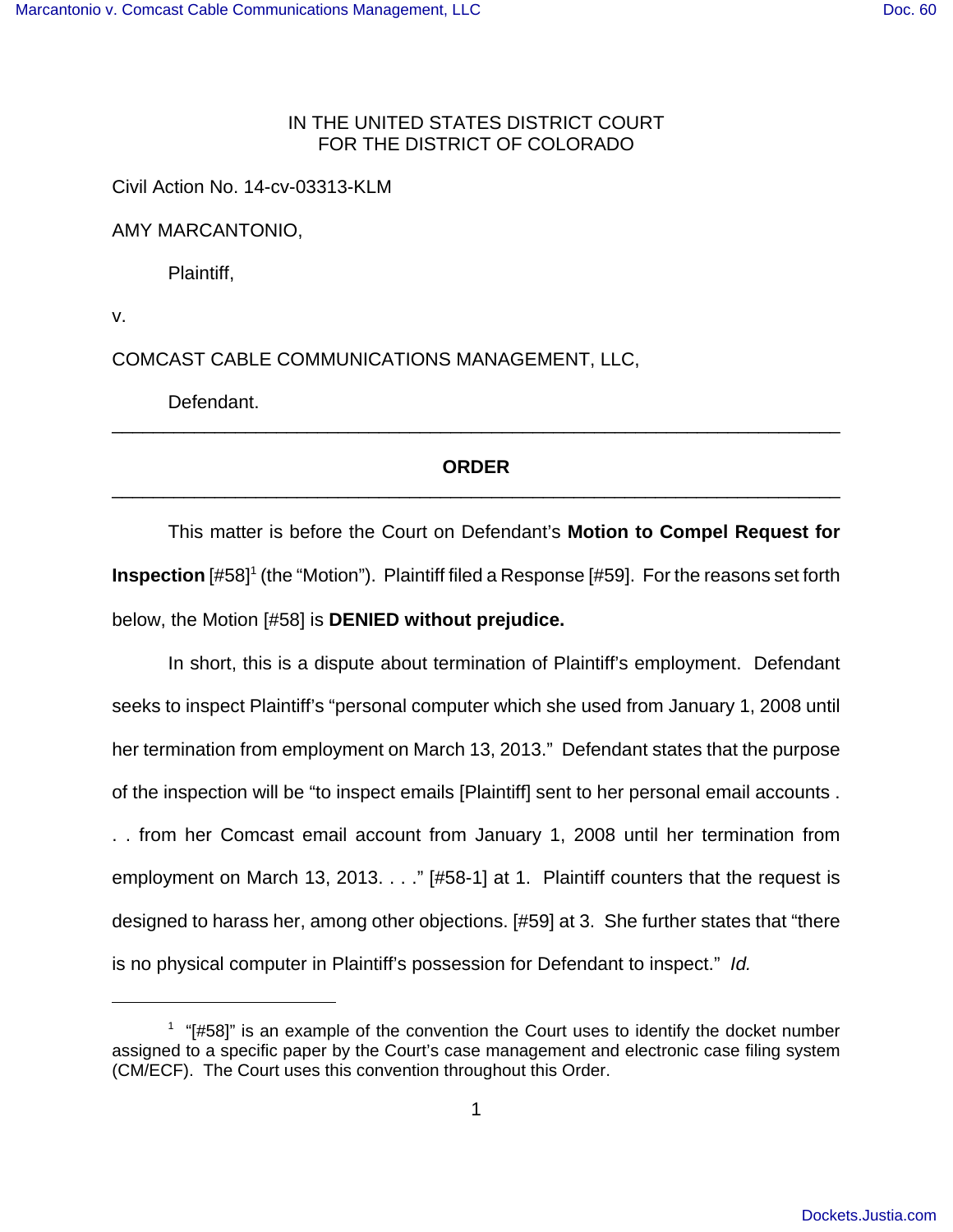There are several curious things about this discovery dispute which bear mentioning. First, counsel for the parties followed my discovery procedures by first bringing this issue to my attention orally at a discovery hearing. I ordered them to further confer and to brief the issue, expecting to receive ample legal authority for the request and for Plaintiff's position in response. Instead, Defendant's brief cites three cases where inspection of computers was permitted (only two of which address inspection of computers relating to alleged misuse of company information) and cites no legal authority for its central contention, which is that "Defendant has the right to investigate the extent to which Plaintiff improperly retained thousands of pages of emails and documents in order to determine the applicability of, and ultimately prove, the after-acquired evidence defense." [#58] at 2-3. I decline to do Defendant's research and make the argument for it. See Cordova v. Aragon, 569 F.3d 1183, 1191 (10th Cir. 2009) ("It is not our role to sift through the record to find evidence not cited by the parties to support arguments they have not made."); Adler v. Wal-Mart Stores, Inc., 144 F.3d 664, 672 (10th Cir. 1998) ("[D]istrict courts . . . have a limited and neutral role in the adversarial process, and [ought to be] wary of becoming advocates who comb the record . . . and make a party's case for it."); cf. United States v. Dunkel, 927 F.2d 955, 956 (7th Cir. 1991) ("Judges are not like pigs, hunting for truffles buried in briefs."). Plaintiff's brief includes no legal authority whatsoever. I also decline to do Plaintiff's legal research.

Second, all of this wrangling appears to be about inspection of a computer that might not exist. As indicated above, Plaintiff contends that she has no personal computer for Defendant to inspect. She says that in her brief, see [#59] at 3, and she says that in her Amended Response to Defendant's Amended Request for Production/Inspection to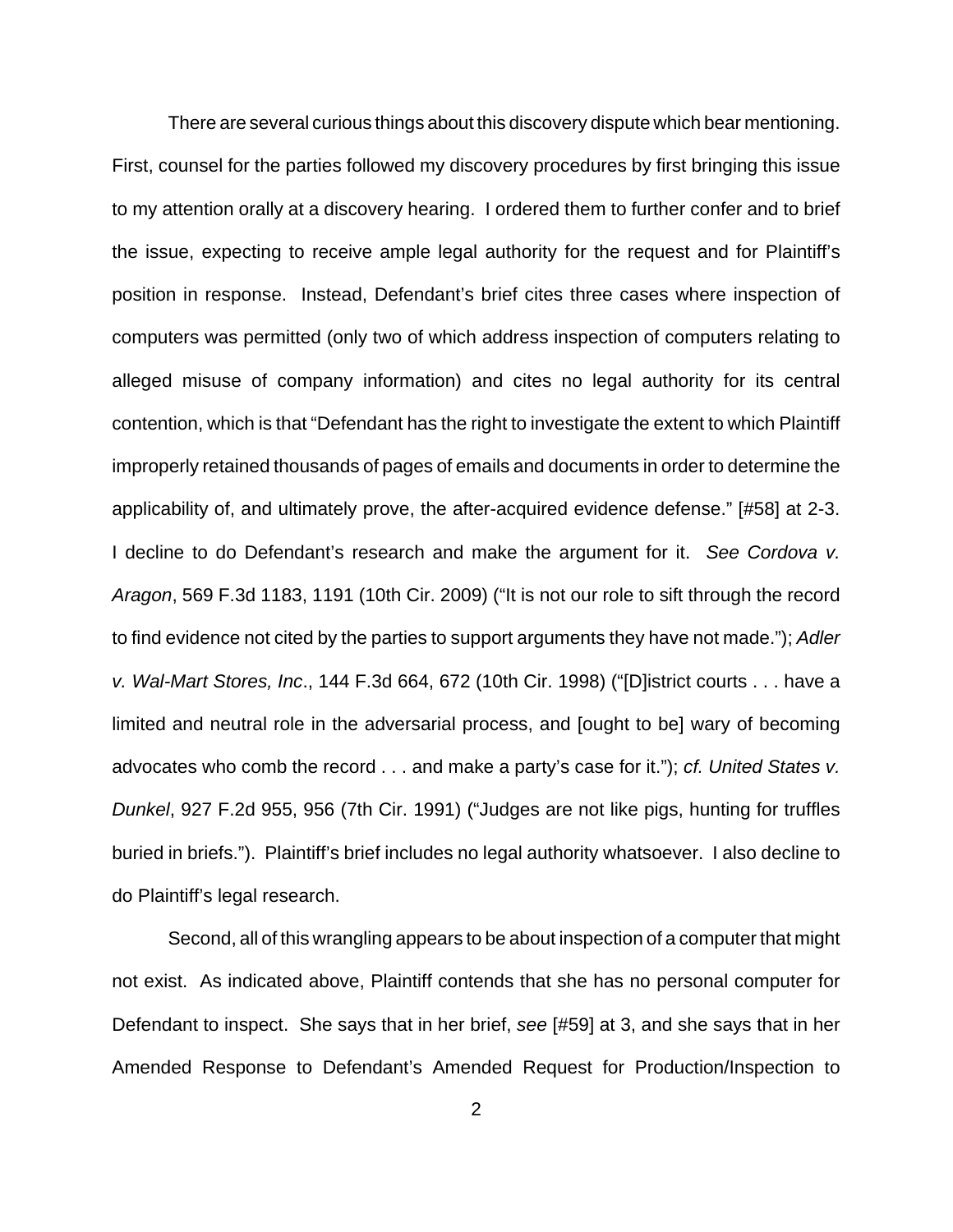Plaintiff: "While I was employed by Comcast I used a Comcast issued laptop computer to access my personal email accounts, and I returned that company issued laptop computer to Comcast at the conclusion of my employment. I did not have a separate computer during the time that I was employed by Comcast." [#59-2] at 2. However, excerpts from Plaintiff's deposition, supplied to the Court by Plaintiff, suggest otherwise. The following exchange occurred during Plaintiff's deposition on June 30, 2015, which was reconvened for the express purpose of allowing defense counsel to ask questions about the emails Plaintiff had forwarded:

- Q: With respect to your personal computer, did you when you forwarded these emails, did they all go to your personal computer?
- . . . A: They went to my personal email.
- Q: Okay. On your personal computer?
- A: On they went to my personal email, which I could access from my personal computer.
- Q: And that was my next question. How did you access these documents? Did you access them from your personal computer?
- A: No. I believe that now I would access them from my personal computer, but they were on my work computer.
- Q: Right. But they were forwarded to your personal computer, correct?
- A: So that I could access my personal email. Correct.

[#59-1] at 6. To the uninitiated ear of the undersigned, this testimony sounds like Plaintiff admitting under oath that she had a personal computer while she worked at Comcast and that she has one now. Which would make the two statements to the contrary mentioned earlier, one of which is also signed under oath by Plaintiff, untrue. Defendant does nothing to address this inconsistency or to otherwise attempt to unravel the mystery of whether Plaintiff actually possesses any computer which it might inspect. Again, I decline to do Defendant's work for it or to draw conclusions about apparently contradictory testimony without an appropriate opportunity to assess the witness' credibility.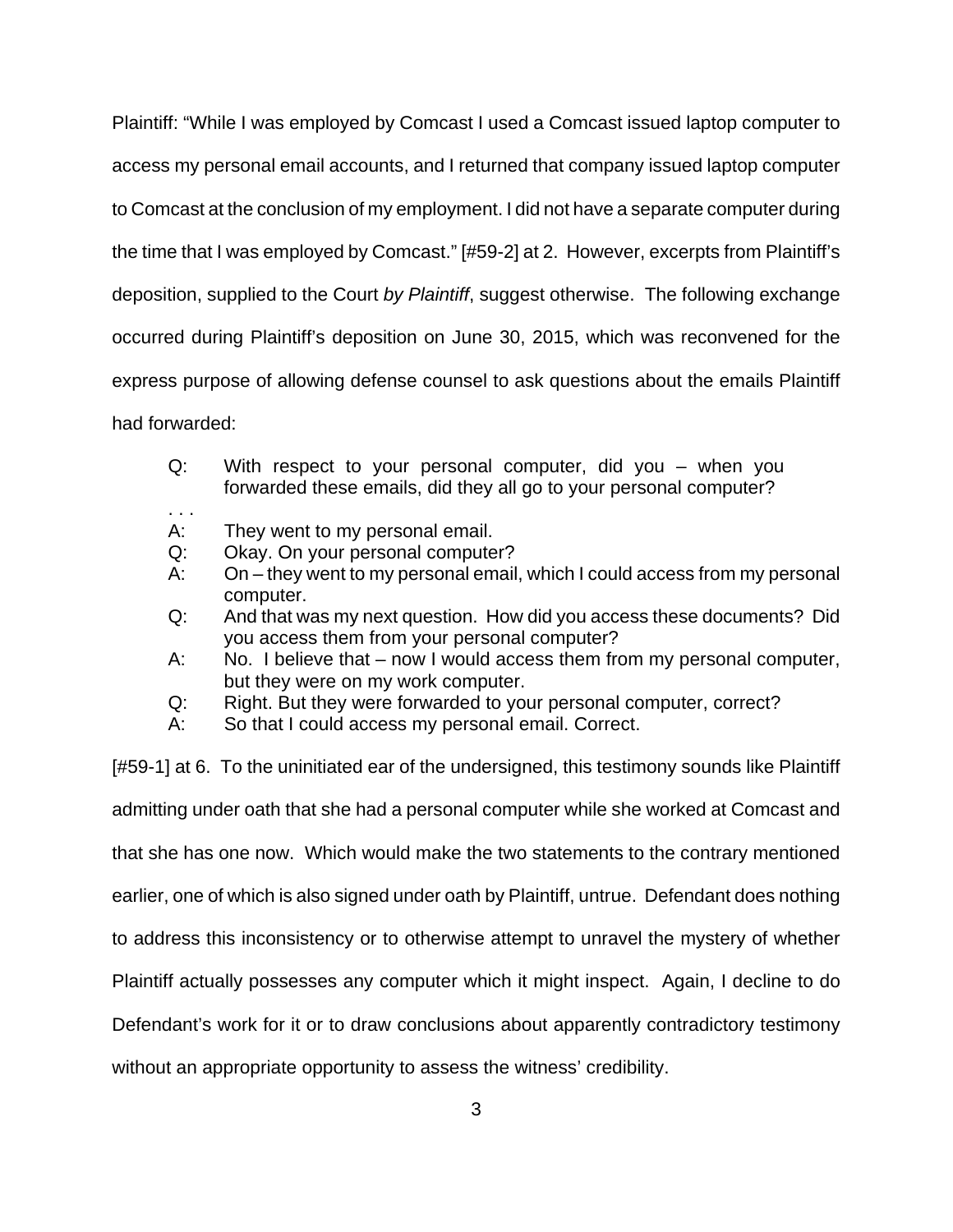Perhaps most curious of all is the lack of explanation of the document production to date in this case, and of exactly what information Defendant expects to obtain from inspecting Plaintiff's personal emails from her personal computer which may or may not exist. Both sides appear to agree that Plaintiff forwarded Comcast emails to her personal email account or accounts. [#59] at 2; [#58] at 2. Plaintiff contends that her counsel went through her personal email accounts and "extracted every Comcast email" from them, "then produced pdfs of every non-privileged email to Defendant on February 5, 2015, along with a privilege log." [#59] at 2. Defendant does not even mention getting hard copies of the emails themselves back. Instead Defendant makes brief mention of the possibility of embedded data and metadata, but does not explain how that information would be relevant in this situation, where the emails were forwarded from Plaintiff's email address at Comcast to her personal email accounts. Of what importance is information about any potential deleted matter (i.e., embedded data) or the history of these emails (i.e., metadata) to Defendant's defense of the lawsuit? Absent such information, Defendant's request appears to be designed merely to snoop, which is of course not allowed.

As I have held many times, when the relevancy of a request for discovery is not readily apparent, the party who is making the discovery request has the burden of showing the relevance of the requested information. See, e.g., Carbajal v. St. Anthony Central Hosp., No. 12-cv-02257-REB-KLM, 2014 WL 3746967, at \*2 (D. Colo. July 30, 2014) (citation omitted); Stanton v. Encompass Indem. Co., No. 12-cv-00801-PAB-KLM, 2013 WL 2423094, at \*2 (D. Colo. June 4, 2013) (citations omitted). Especially in light of the other curious issues addressed above, Defendant has not met that burden here. Accordingly,